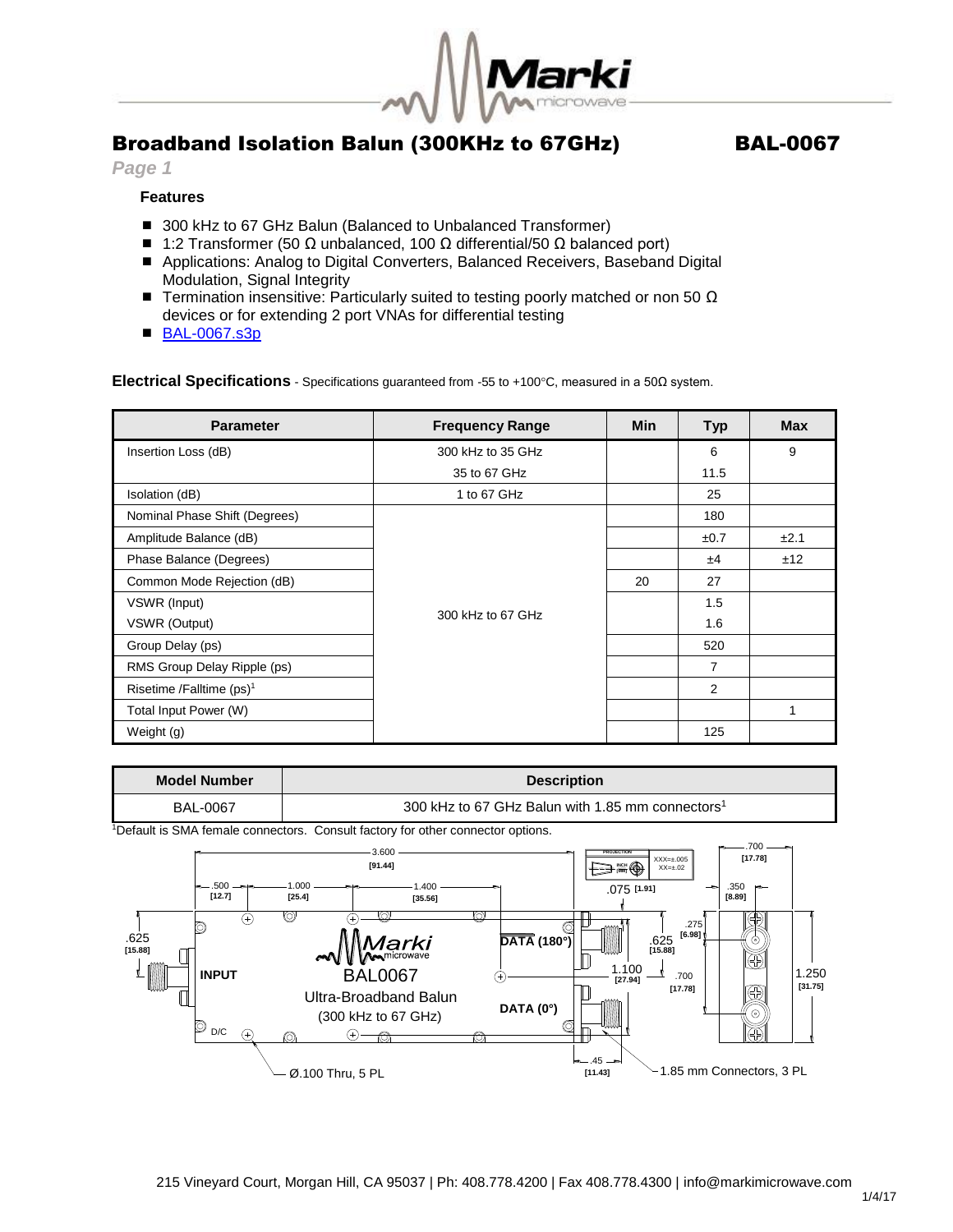

## Broadband Isolation Balun (300KHz to 67GHz) BAL-0067





5

Frequency (GHz)

65

Frequency (GHz)

 $\overline{0}$ 

65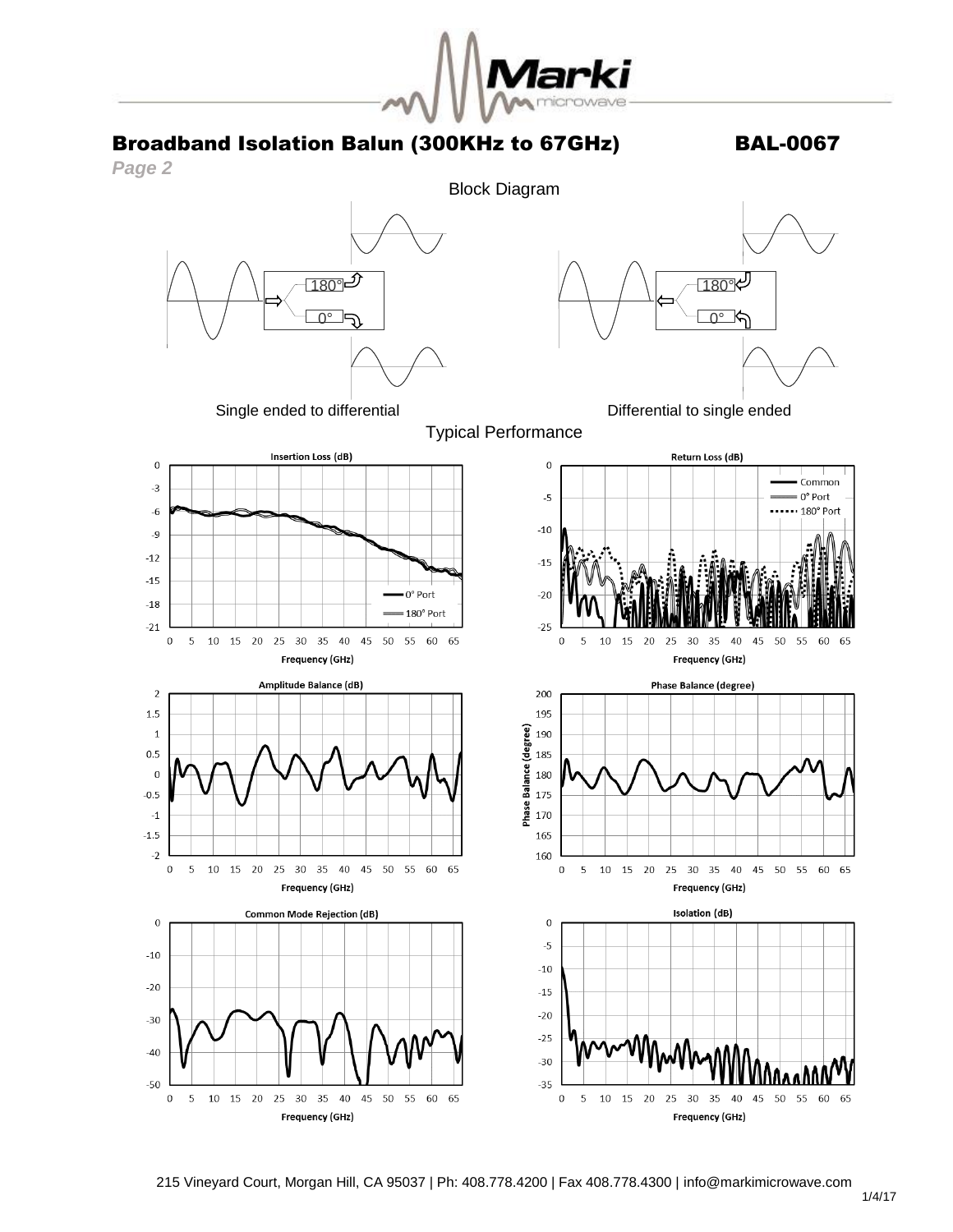

# Broadband Isolation Balun (300KHz to 67GHz) BAL-0067

*Page 3*



Oscilloscope measurements of the BAL-0067 with a 50 Gb/s PRBS pattern in single ended-to-differential mode. Eye diagrams are taken with a 2<sup>31</sup>-1 PRBS input demonstrating minimal eye distortion/closure afforded by the extremely low frequency operation of the balun (<300 kHz).